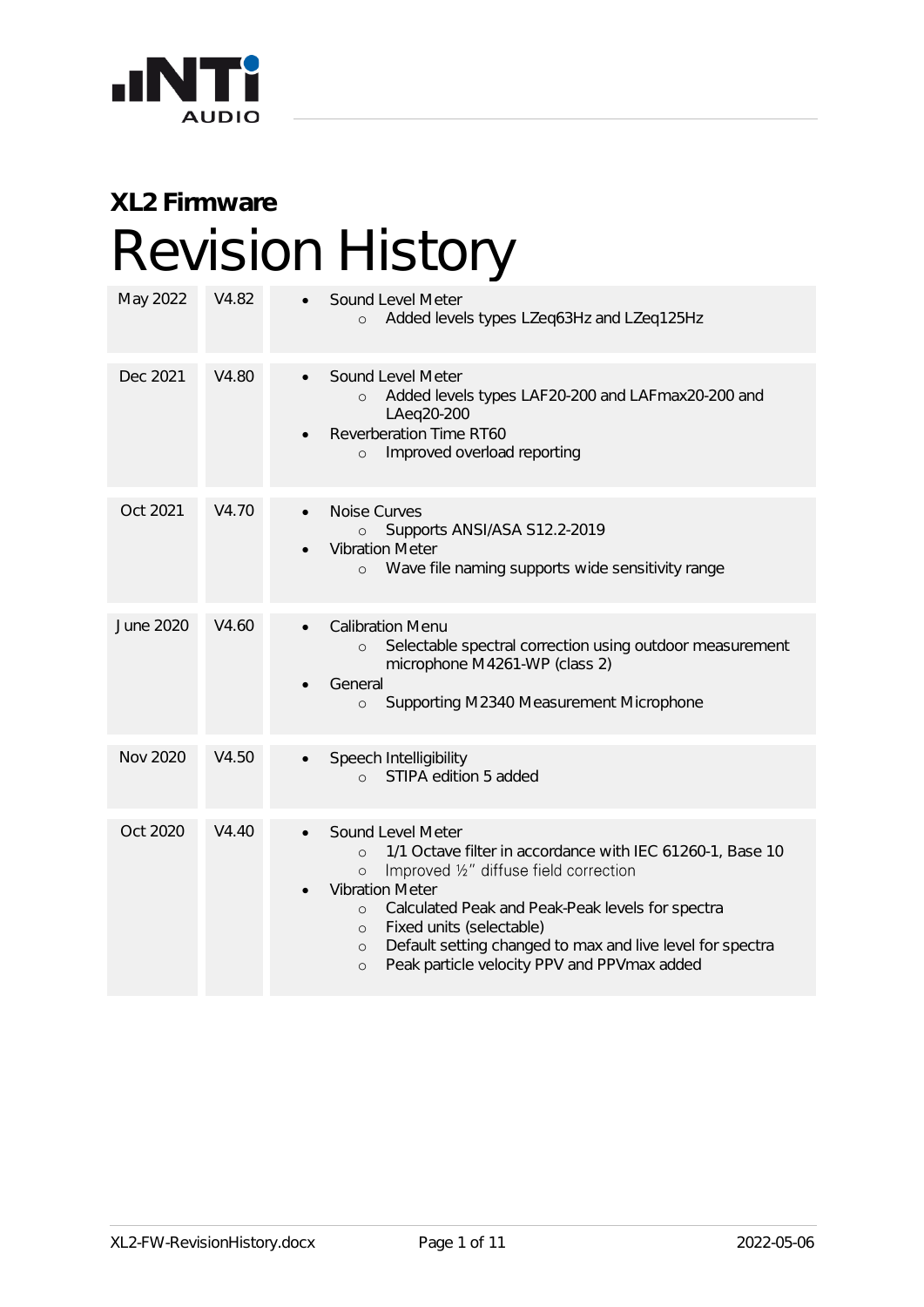

| Jan 2020 | V4.33 | Sound Level Meter<br>Added levels types Prev_LCpk and LCpk5" for DIN15905-5<br>$\circ$<br>Swiss SLV profiles are replaced by V-NISSG profiles<br>$\circ$<br><b>STIPA</b><br>Measurement duration for ambient noise may now be up to<br>$\circ$<br>10 minutes.<br>Reverberation Time RT60<br>Improved cycle triggering<br>$\circ$<br><b>Vibration Meter</b><br>1/12 Octave: Frequency shifting in 1/6 <sup>th</sup> and 1/12 <sup>th</sup> octave<br>$\circ$<br>resolution corrected.                                                                                                                                                                                                                                                                               |
|----------|-------|--------------------------------------------------------------------------------------------------------------------------------------------------------------------------------------------------------------------------------------------------------------------------------------------------------------------------------------------------------------------------------------------------------------------------------------------------------------------------------------------------------------------------------------------------------------------------------------------------------------------------------------------------------------------------------------------------------------------------------------------------------------------|
| Nov 2019 | V4.32 | Sound Level Meter<br>RTA Percentiles always start at whole numbers.<br>$\circ$                                                                                                                                                                                                                                                                                                                                                                                                                                                                                                                                                                                                                                                                                     |
| Oct 2019 | V4.30 | Sound Level Meter<br>Improved RTA filters with faster settling, Base 10<br>$\circ$<br>Default reporting setting: Add Spectra: All, Report Values: All<br>$\circ$<br>Default logging setting: Add Spectra: LEQ, Log Values: All<br>$\circ$<br>1/12 Octave<br>New level types for fast frequency response measurements:<br>$\circ$<br>Spectral gliding EQ1" and EQ4"<br>Upper and lower frequency range limit for tolerances<br>$\circ$<br><b>Vibration Meter</b><br>1/12 Octave: New level types for smoother settling:<br>$\circ$<br>Spectral gliding EQ1" and EQ4"<br>Increased maximum accelerometer sensitivity to 10 V/(m/s <sup>2</sup> )<br>$\circ$<br>General<br>Voice note playback during load of a test<br>$\circ$<br>Added Beijing time zone<br>$\circ$ |
| May 2019 | V4.20 | RT60 Reverberation Time<br>Optimized user interface<br>$\circ$<br>Noise Curves<br>NR values comply with ISO R 1996 (1971) in 0.1 dB steps<br>$\circ$<br>General<br>Support of Room Acoustics Option<br>$\circ$<br>Default profiles with Autosave = "On"<br>$\circ$                                                                                                                                                                                                                                                                                                                                                                                                                                                                                                 |
| Jan 2019 | V4.10 | Scheduler<br>Supports open-ended scheduling for permanent<br>$\circ$<br>measurements<br>1/12 Octave (optional)<br>1/6 and 1/12 octave frequencies labelling according to<br>$\circ$<br>IEC 61260-1 2014, Base 10<br>Vibration Meter (optional)<br>Extended vibration sensitivity range up to 100 V/g<br>$\circ$<br>General<br>Main menu offers vibration / sound mode switch (optional)<br>$\circ$<br>Projector PRO Option added<br>$\circ$                                                                                                                                                                                                                                                                                                                        |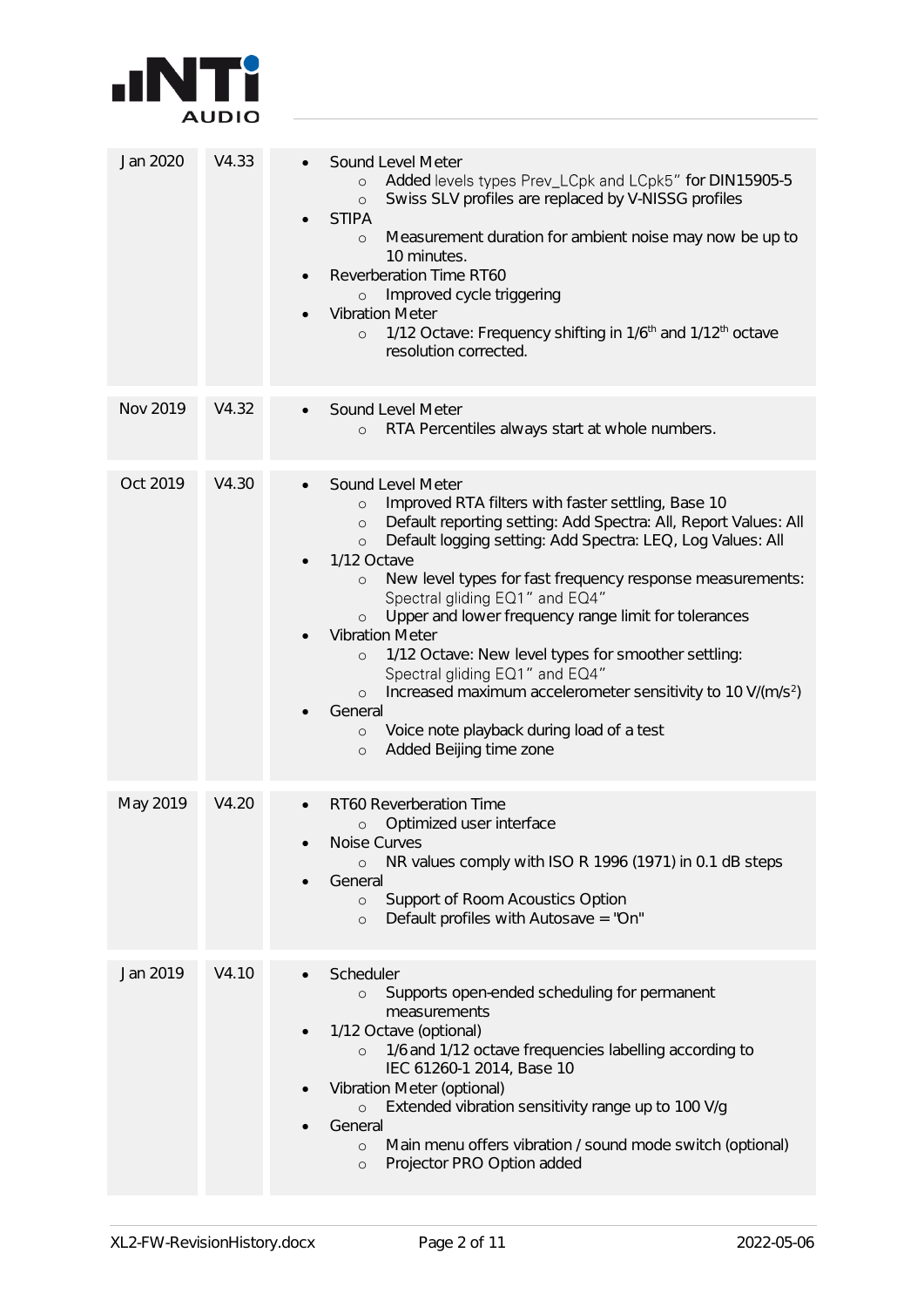

| Sep 2018 | V4.04 | Sound Level Meter<br>Diffuse field correction for class 2 microphones<br>$\circ$<br>M4261/M4260<br>RT60 Reverberation Time<br>$\bullet$<br>Improved cycle triggering<br>$\circ$<br>Calibration<br>Accepted deviation limited to $\pm 1.5$ dB for class 1 and<br>$\circ$<br>±3dB for class 2 measurement microphones<br>FFT and 1/12 Octave<br>Linear audio logging available 48 kHz, 24 bit<br>$\circ$<br>(requires optional Extended Acoustic Pack, enabled with file<br>switch)<br><b>Vibration Meter</b><br>Filter 10 - 1000 Hz added<br>$\circ$<br>General<br>Optimized SD Card handling, especially for 32 GB cards<br>$\circ$ |
|----------|-------|-------------------------------------------------------------------------------------------------------------------------------------------------------------------------------------------------------------------------------------------------------------------------------------------------------------------------------------------------------------------------------------------------------------------------------------------------------------------------------------------------------------------------------------------------------------------------------------------------------------------------------------|
| Apr 2018 | V4.03 | <b>Vibration Meter</b><br>Spectral level accuracy improved for vibration applications<br>$\circ$<br>Vibration reference values accurate to two decimal places<br>$\circ$<br>Improved user dialogues<br>$\circ$<br><b>STIPA</b><br>Improved user dialogue when saving background noise<br>$\circ$<br>measurements                                                                                                                                                                                                                                                                                                                    |
| Apr 2018 | V4.02 | Introduces Vibration Meter functionality (optional)<br>$\bullet$<br>Measurement of acceleration, velocity and displacement<br>$\circ$<br>Broadband and Spectrum (RTA, 0.8 Hz - 2.5 kHz)<br>$\circ$<br>FFT: 1-105 Hz, 5-421 Hz, 23-1687 Hz<br>$\circ$<br>High-resolution Zoom-FFT and 1/12 Octave analysis (optional)<br>$\circ$<br>Selectable units: linear / dB, metric / imperial, g<br>$\circ$<br>Remote measurement commands support (optional)<br>$\circ$<br>Automated switching between sound and vibration domain<br>$\circ$<br>with ASD based sensors                                                                       |
| Oct 2017 | V3.33 | Sound Level Meter<br>k2 value can be measured based on LCeq<br>$\circ$<br>General<br>Optimizations for NoiseScout Gateway Mode<br>$\circ$                                                                                                                                                                                                                                                                                                                                                                                                                                                                                           |
| Oct 2017 | V3.32 | Sound Level Meter<br>RTA supports simultaneous logging of Leq, Lmax and Lmin<br>$\circ$<br>(optional)<br>Gliding Leq over one second added<br>$\circ$<br>Reverberation Time RT60<br>Improved measurement method for very long RT60<br>$\circ$                                                                                                                                                                                                                                                                                                                                                                                       |
| Jun 2017 | V3.31 | Sound Level Meter<br>Audio recording for NoiseScout, the unattended noise<br>$\circ$<br>measurement solution                                                                                                                                                                                                                                                                                                                                                                                                                                                                                                                        |
|          |       |                                                                                                                                                                                                                                                                                                                                                                                                                                                                                                                                                                                                                                     |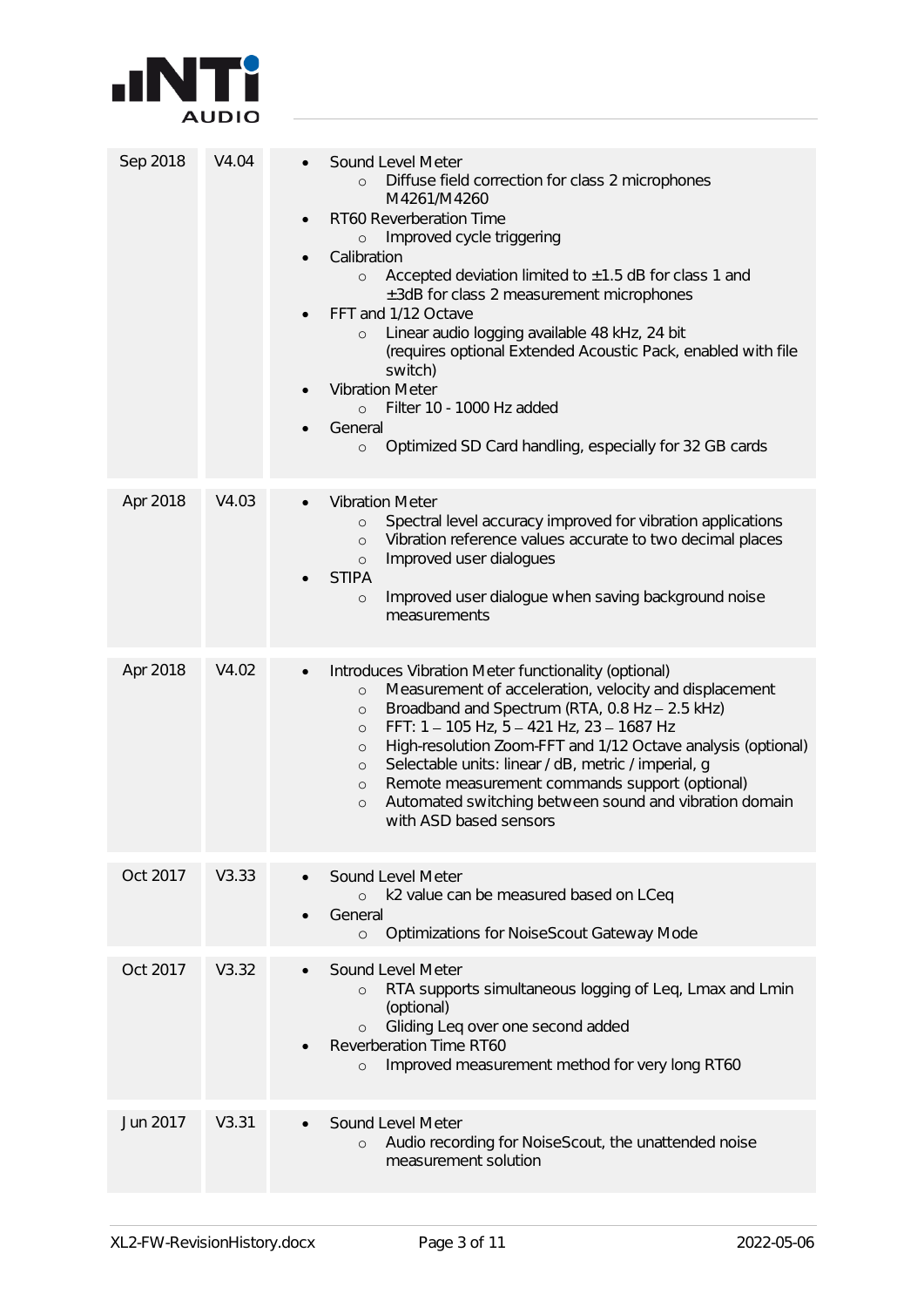

|          |       | Remote Measurement Option:<br>Basic RT60 support<br>$\circ$<br>Read out of SLMeter Settling Time<br>$\circ$<br>General:<br>Sound Power Option added<br>$\circ$                                                                                                                                                                                                                                                                                                                                                                                                                                                                                                                                                                                                                                                             |
|----------|-------|----------------------------------------------------------------------------------------------------------------------------------------------------------------------------------------------------------------------------------------------------------------------------------------------------------------------------------------------------------------------------------------------------------------------------------------------------------------------------------------------------------------------------------------------------------------------------------------------------------------------------------------------------------------------------------------------------------------------------------------------------------------------------------------------------------------------------|
| Dec 2016 | V3.23 | RMS/THD+N<br>Level measurements in dBm<br>$\Omega$<br>(with preselected load impedance)<br>Memory Menu<br>Predefined file names added to Append Mode dialog<br>$\circ$<br>General<br>Sound Insulation Option added<br>$\circ$                                                                                                                                                                                                                                                                                                                                                                                                                                                                                                                                                                                              |
| Nov 2016 | V3.22 | Sound Level Meter<br>Impulsiveness detection and penalty calculation in<br>$\circ$<br>accordance with the BS 4142-2014 and<br>NT ACOU 112-2002 standards<br>Noise Curves (optional)<br>8 kHz band added for ANSI S12.2-2008 standard<br>$\circ$                                                                                                                                                                                                                                                                                                                                                                                                                                                                                                                                                                            |
| Feb 2016 | V3.12 | Sound Level Meter<br>X <sup>-1</sup> -Curve corresponding to SMPTE ST 202:2010 and<br>$\circ$<br>ISO 2969:2015                                                                                                                                                                                                                                                                                                                                                                                                                                                                                                                                                                                                                                                                                                             |
| Jan 2016 | V3.10 | Sound Level Meter<br>Gliding LCeq for live sound monitoring<br>$\circ$<br>RTA view reads Leq, Lmax and Lmin broadband bars<br>$\circ$<br>Correction values may be stored in profiles<br>$\circ$<br>Reports list overload & underload status<br>$\circ$<br>23 kHz low pass filter added for broadband values<br>$\circ$<br>Data File Format Changed<br>Sound Level Meter files list additional columns with<br>$\circ$<br>overload & underload status<br>Header includes additional line with time zone setting<br>$\circ$<br>Checksum listed at the end of the report<br>$\circ$<br>Memory Menu<br>Assisted saving mode added<br>$\circ$<br>Handling of full SD Card improved<br>$\circ$<br><b>Calibration Menu</b><br>Spectral diffuse field correction for M2230 microphone<br>$\circ$<br>Spectral Limits Tolerance Mode |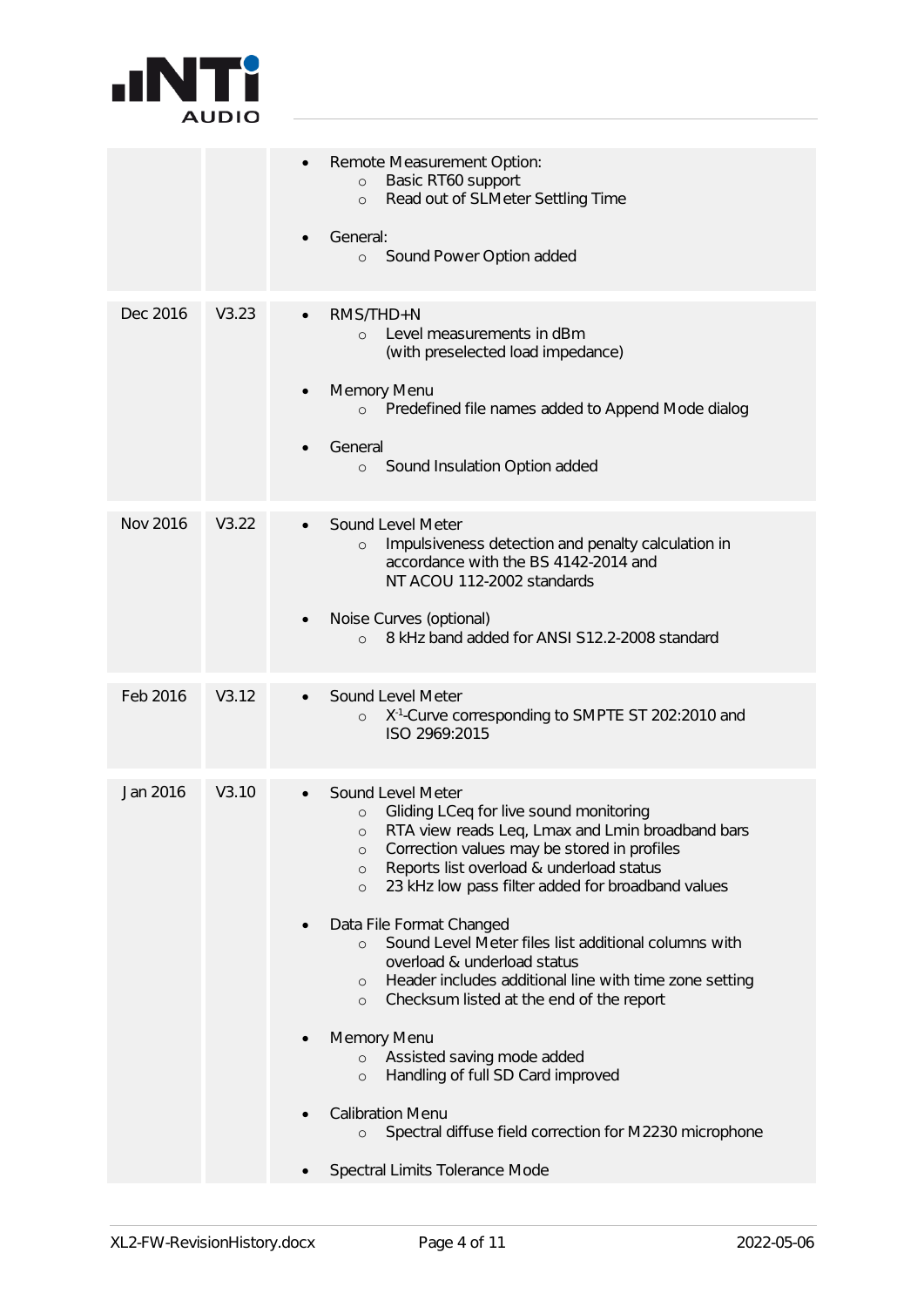

|       | Parameter #FailDeadTime added for condition monitoring<br>$\circ$                                                                                                                                                                                                                                                                                                                                                                                                                                                                                                                                                                                                                                                                                                                                                                                                                                                                                                                                                                                                                                                                                                                                                                                                                                                                              |
|-------|------------------------------------------------------------------------------------------------------------------------------------------------------------------------------------------------------------------------------------------------------------------------------------------------------------------------------------------------------------------------------------------------------------------------------------------------------------------------------------------------------------------------------------------------------------------------------------------------------------------------------------------------------------------------------------------------------------------------------------------------------------------------------------------------------------------------------------------------------------------------------------------------------------------------------------------------------------------------------------------------------------------------------------------------------------------------------------------------------------------------------------------------------------------------------------------------------------------------------------------------------------------------------------------------------------------------------------------------|
| V3.03 | Fixes a bug in the "Locked run mode"                                                                                                                                                                                                                                                                                                                                                                                                                                                                                                                                                                                                                                                                                                                                                                                                                                                                                                                                                                                                                                                                                                                                                                                                                                                                                                           |
| V3.02 | Sound Level Meter<br>"Locked run mode" for easiest operation<br>$\circ$<br>Activated logging in factory default settings<br>$\circ$<br>Adding event trigger setup for noise nuisance assessment<br>$\circ$<br>with external input keypad<br>Flexible setting of percentiles from 0.1% to 99.9%<br>$\circ$<br>New data file generated at size exceeding 2 GB for easier<br>$\circ$<br>handling<br>RT60 Reverberation Time<br>Added T30 measurement method<br>$\Omega$<br>Improved auto trigger functionality<br>$\circ$<br>1/12 Octave (optional)<br>Reading sum of displayed bands for passed/failed<br>$\circ$<br>measurements with user defined frequency range<br><b>STIPA Analyzer</b><br>Adjustable wideband level LAeq for ambient noise correction<br>$\circ$<br><b>Calibration Menu</b><br>Selectable spectral correction using outdoor microphone<br>$\circ$<br>M2230-WP for horizontal noise incidents<br><b>System Settings</b><br>Activation of spectral correction selection in calibration menu<br>$\circ$<br>Profile<br>Manual ranging offered in profile set up<br>$\circ$<br>Remote Measurement (optional)<br>Querying 10 individual levels with a single command<br>$\circ$<br>Supporting FFT and 1/12 Octave data sets<br>$\circ$<br>Data Management<br>Auto-saving measurement data in factory default settings<br>$\circ$ |
|       |                                                                                                                                                                                                                                                                                                                                                                                                                                                                                                                                                                                                                                                                                                                                                                                                                                                                                                                                                                                                                                                                                                                                                                                                                                                                                                                                                |
| V2.72 | Sound Level Meter<br>Percentile sound levels<br>$\Omega$<br>Customized level setting from 1% to 99%<br>Selectable reference level Lxy ( $x = A$ , C or Z, $y = F$ , S<br>or $EO1"$<br>Customized moving-time-average sound levels LAEQt<br>$\circ$<br>Pressing the pause button interrupts the measurement as in<br>$\circ$<br>the past, but the data logging is now continued. The pause<br>status is listed in the log file.<br>Individual levels below the linear measurement range are<br>$\circ$<br>marked with "<" in accordance with IEC 61672, ed. 2 (2013)                                                                                                                                                                                                                                                                                                                                                                                                                                                                                                                                                                                                                                                                                                                                                                            |
|       |                                                                                                                                                                                                                                                                                                                                                                                                                                                                                                                                                                                                                                                                                                                                                                                                                                                                                                                                                                                                                                                                                                                                                                                                                                                                                                                                                |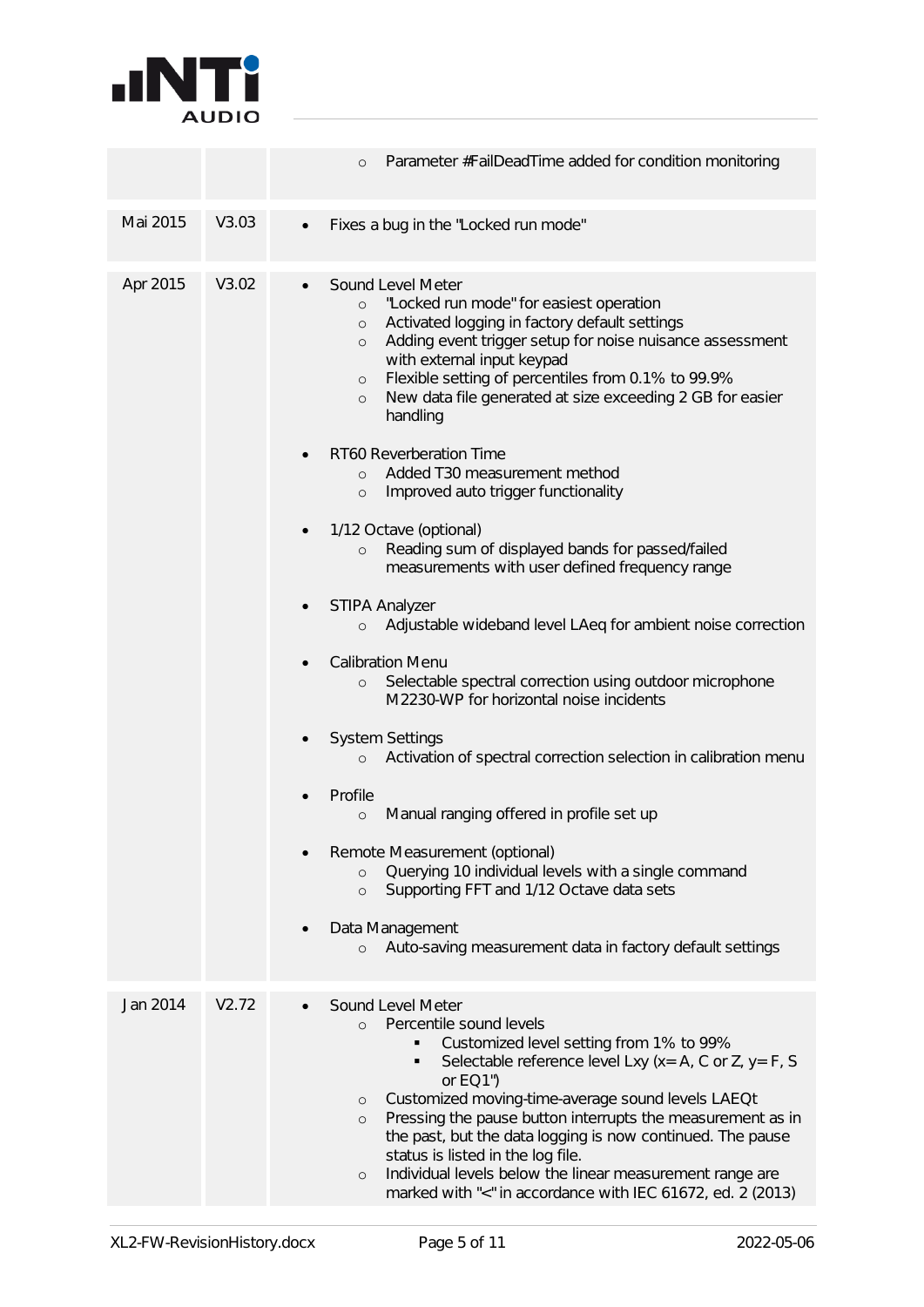

|          |       | General<br>Long menu names for page selections within the<br>$\circ$<br>measurement function<br>Minor bug fixes<br>$\circ$                                                                                                                                                                                                                                                                                                                                                                                                |
|----------|-------|---------------------------------------------------------------------------------------------------------------------------------------------------------------------------------------------------------------------------------------------------------------------------------------------------------------------------------------------------------------------------------------------------------------------------------------------------------------------------------------------------------------------------|
| Oct 2013 | V2.60 | Noise Curves (part of Spectral Limits Option)<br>Added this new function<br>$\circ$<br>Supported noise curve types:<br>$\circ$<br>Noise Rating NR (ISO 1996)<br>Noise Criteria NC (ANSI S12.2-2008 and -1995)<br>Room Noise Criteria RNC (ANSI S12.2-2008)<br>Room Criteria RC (ANSI S12.2-1995)<br>Preferred Noise Criteria PNC (ASA 1971)<br>٠<br>Voltage (V, dBu, dBV) readout of RTA, FFT and 12OCT measurements                                                                                                      |
| Feb 2013 | V2.53 | Sound Level Meter<br>Wideband values correlate with sum of RTA values (inserted<br>$\circ$<br>4.4 Hz high pass filter)<br><b>Calibration Menu</b><br>Sensitivity range extended to 1uV/Pa<br>$\circ$<br><b>Bug Fixes</b>                                                                                                                                                                                                                                                                                                  |
| Jan 2013 | V2.51 | Data storage: "Restore after power fail" behavior improved.<br>$\bullet$<br>Minor bug fixes for SLMeter and STIPA measurement function.<br>$\bullet$                                                                                                                                                                                                                                                                                                                                                                      |
| Oct 2012 | V2.50 | <b>STIPA</b><br>Supporting standard IEC60268-16<br>$\circ$<br>edition 4.0 - 2011<br>edition 3.0 - 2003<br>edition 2.0 - 1998<br>Automated averaging of measurements<br>Ambient noise correction<br>$\circ$<br>Qualification scale "A+" to "U"<br>$\circ$                                                                                                                                                                                                                                                                  |
| Aug 2012 | V2.41 | Minor bug fixes for Cinema Meter                                                                                                                                                                                                                                                                                                                                                                                                                                                                                          |
| Aug 2012 | V2.40 | Sound Level Meter<br>100 ms logging (available with Extended Acoustic Pack)<br>$\circ$<br>RTA offers cursor read out of wideband levels<br>$\circ$<br>The default report setting includes the RTA Leq report.<br>$\circ$<br>SLV Profiles: Updated profile name and log interval according<br>$\circ$<br>latest standard revision<br>Cinema Meter Option<br>Solution for efficient calibration and repetitive verification of<br>$\circ$<br>cinema loudspeaker systems according SMPTE st0202-2010<br>and SMPTE rp200-2012 |
|          |       |                                                                                                                                                                                                                                                                                                                                                                                                                                                                                                                           |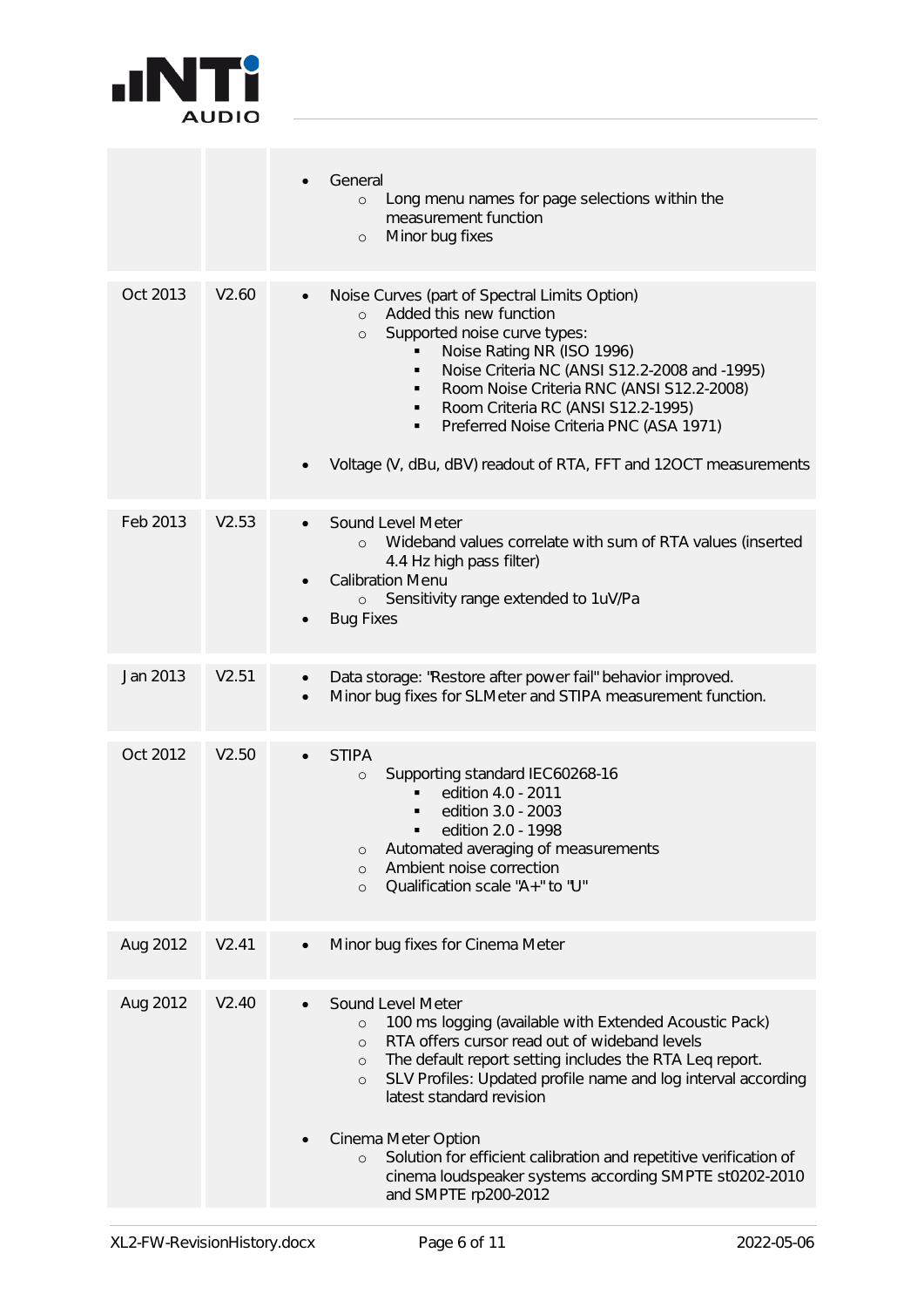

|                   | An interactive assistant guides the user through dedicated<br>$\circ$<br>measurement procedures.                                                                                                                                                                                                                                                                                                                                                                                                                                                                                                                                                                                                                                                                                                                                                                                                                                                                                                                                                                                                                                                                                                                                                                                                                                                                                            |
|-------------------|---------------------------------------------------------------------------------------------------------------------------------------------------------------------------------------------------------------------------------------------------------------------------------------------------------------------------------------------------------------------------------------------------------------------------------------------------------------------------------------------------------------------------------------------------------------------------------------------------------------------------------------------------------------------------------------------------------------------------------------------------------------------------------------------------------------------------------------------------------------------------------------------------------------------------------------------------------------------------------------------------------------------------------------------------------------------------------------------------------------------------------------------------------------------------------------------------------------------------------------------------------------------------------------------------------------------------------------------------------------------------------------------|
|                   | 1/12 Octave<br>$\bullet$<br>Frequency band listening at rear speaker<br>$\circ$                                                                                                                                                                                                                                                                                                                                                                                                                                                                                                                                                                                                                                                                                                                                                                                                                                                                                                                                                                                                                                                                                                                                                                                                                                                                                                             |
|                   | RT60 Reverberation Time<br>Updated labeling from "T20" to "RT60(T20)"<br>$\circ$                                                                                                                                                                                                                                                                                                                                                                                                                                                                                                                                                                                                                                                                                                                                                                                                                                                                                                                                                                                                                                                                                                                                                                                                                                                                                                            |
|                   | <b>System Settings</b><br>"Power Save" renamed to "Auto power off"<br>$\circ$<br>LCD Backlight can be switched off completely<br>$\circ$                                                                                                                                                                                                                                                                                                                                                                                                                                                                                                                                                                                                                                                                                                                                                                                                                                                                                                                                                                                                                                                                                                                                                                                                                                                    |
| Feb 2012<br>V2.32 | Sound Level Meter<br>Scheduler offering scheduled noise monitoring<br>$\circ$<br>measurements<br>Events (available with Extended Acoustic Pack)<br>$\circ$<br>triggered either<br>automatically by sound levels above/below a preset<br>value<br>manually by external key press using the accessory<br>XL2 Input Keypad<br>Logging interval $dt = 1$ second (new default setting,<br>$\circ$<br>previously 1 minute)<br>RTA offering manual frequency band selection (previously<br>$\circ$<br>auto only)<br>Wav-files store date and time of the recording (according to<br>$\circ$<br><b>EBU TECH 3285)</b><br>Correction values k1 + k2 can be shown on the 123 screen<br>$\circ$<br>Updated DIN15905 + SLV profiles (limits trigger on<br>$\circ$<br>LAeq5"+k1 for immediate feedback at exceeded sound<br>levels)<br>FFT and 1/12 Octave<br>o Extended with manual frequency band selection (previously<br>auto only)<br>$RMS/THD+N$<br>Highpass 100 Hz filter added<br>$\circ$<br>Calibration<br>Selectable highpass 100 Hz filter added for suppressing wind<br>$\circ$<br>effects at outdoor calibrations<br>General<br>Supports overwriting of previously stored measurement<br>$\circ$<br>reports<br>USB Mode when USB is connected during power up is COM<br>$\circ$<br>port<br>Backlight: Auto off time = 120 seconds (previously 30<br>$\circ$<br>seconds)<br><b>Bug Fixes</b> |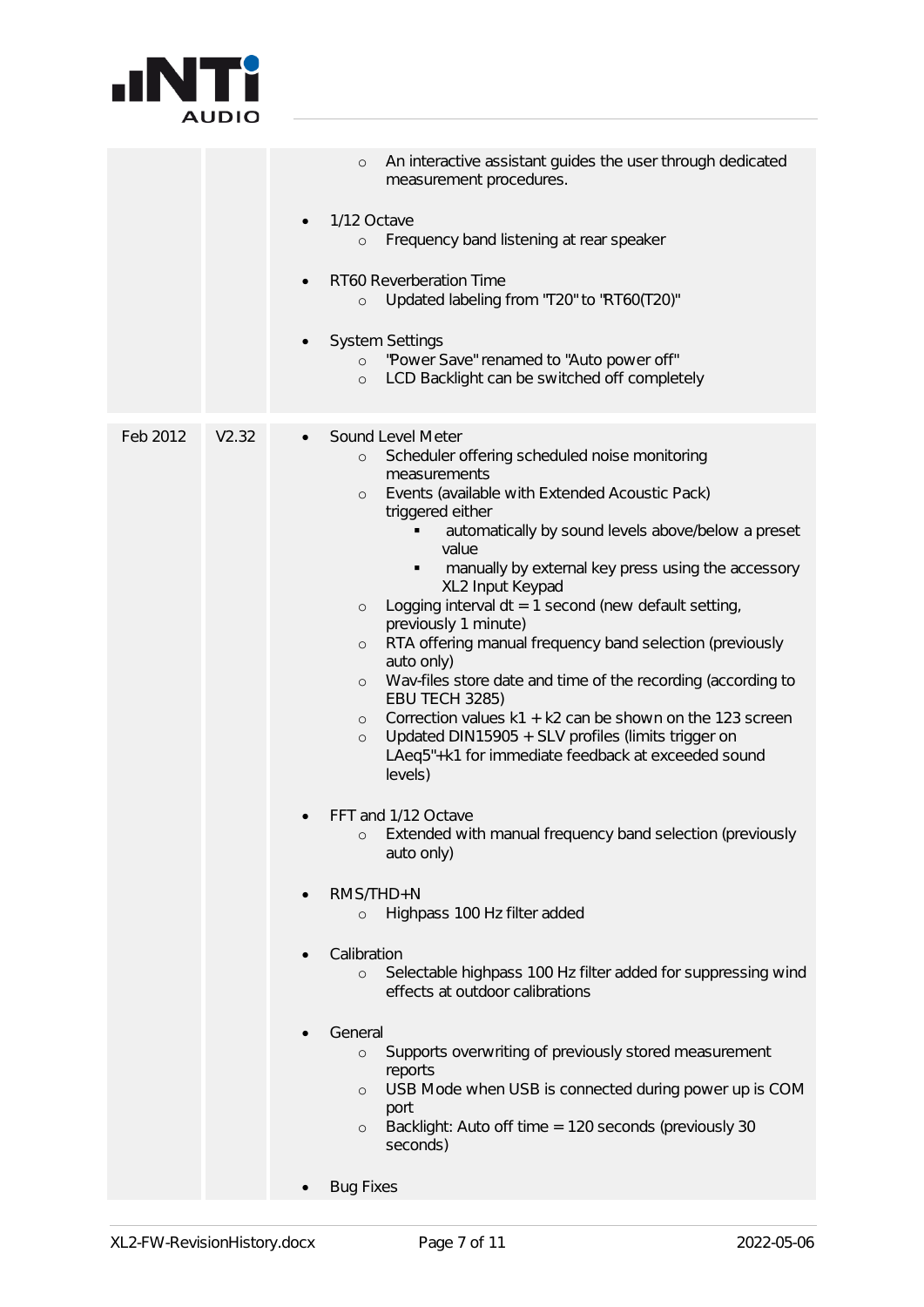

|          |       | VoiceNote playback activated<br>$\circ$<br>Polarity testing: Improved reliability at low input levels<br>$\circ$                                                                                                                                                                                                                                                                                                                                                                                                                                                                                                                                                                                                                                                                                                                                                                                                                                                                                                                                                                                                                                                                                                                                                                                                                                                               |
|----------|-------|--------------------------------------------------------------------------------------------------------------------------------------------------------------------------------------------------------------------------------------------------------------------------------------------------------------------------------------------------------------------------------------------------------------------------------------------------------------------------------------------------------------------------------------------------------------------------------------------------------------------------------------------------------------------------------------------------------------------------------------------------------------------------------------------------------------------------------------------------------------------------------------------------------------------------------------------------------------------------------------------------------------------------------------------------------------------------------------------------------------------------------------------------------------------------------------------------------------------------------------------------------------------------------------------------------------------------------------------------------------------------------|
|          |       | XL2 Projector Software<br>Supports new XL2 Projector V2.0<br>$\circ$<br>Direct data access to SD card of XL2 Analyzer<br>$\circ$                                                                                                                                                                                                                                                                                                                                                                                                                                                                                                                                                                                                                                                                                                                                                                                                                                                                                                                                                                                                                                                                                                                                                                                                                                               |
|          |       | Remote Measurement Option<br>Query of correction values k1 + k2 supported<br>$\circ$<br>Query of Limit LED status supported<br>$\circ$<br>FFT and 1/12 Oct functions support start, stop and query of<br>$\circ$<br>run status                                                                                                                                                                                                                                                                                                                                                                                                                                                                                                                                                                                                                                                                                                                                                                                                                                                                                                                                                                                                                                                                                                                                                 |
| Jul 2011 | V2.22 | Optional Passed/Failed Measurements in FFT and 1/12 Octave<br>Function<br>Measurement starts by automatic level trigger or external<br>$\circ$<br>digital input<br>Tolerance files support logarithmic frequency scale<br>$\circ$<br><b>Spectral Limits Option</b><br>Includes true peak level measurement in 1/1 and 1/3 octave<br>$\circ$<br>resolution                                                                                                                                                                                                                                                                                                                                                                                                                                                                                                                                                                                                                                                                                                                                                                                                                                                                                                                                                                                                                      |
| May 2011 | V2.20 | Sound Level Meter<br>Capturing a reference spectra for comparative measurements<br>$\circ$<br>Correction value setting offers k-Value reset button<br>$\circ$<br>RTA offers new A-weighing filter for perfect response (also<br>$\circ$<br>for $f > 10$ kHz)<br>FFT Analysis<br>Maximum and minimum levels<br>$\circ$<br>Timer function and time weighting setting<br>$\circ$<br>Selectable Windowing: Hann and Dolph-Chebyshev<br>$\circ$<br>Delay Measurement<br>"STORE" button added for simpler user interface<br>$\Omega$<br>New Option "Spectral Limits"<br>The Spectral Limits Option extends the function range of the XL2<br>with trace capturing, relative curve display and comprehensive<br>tolerance handling for the FFT Analysis and the new high resolution<br>RTA function with spectral resolutions up to 1/12th octave.<br>High resolution RTA function "1/12 Oct + Tol" with selectable<br>$\circ$<br>1/1, 1/3 and 1/6 octave spectral resolution<br>Capturing of multiple readings into the internal memory<br>$\circ$<br>Comparing measurement results against captures with<br>$\circ$<br>relative or absolute curve display<br>Comprehensive tolerance handling<br>$\circ$<br>Creating tolerance masks based on captures for passed/failed<br>$\circ$<br>measurements<br>Extending the FFT Analysis with capture and tolerance<br>$\circ$<br>functions |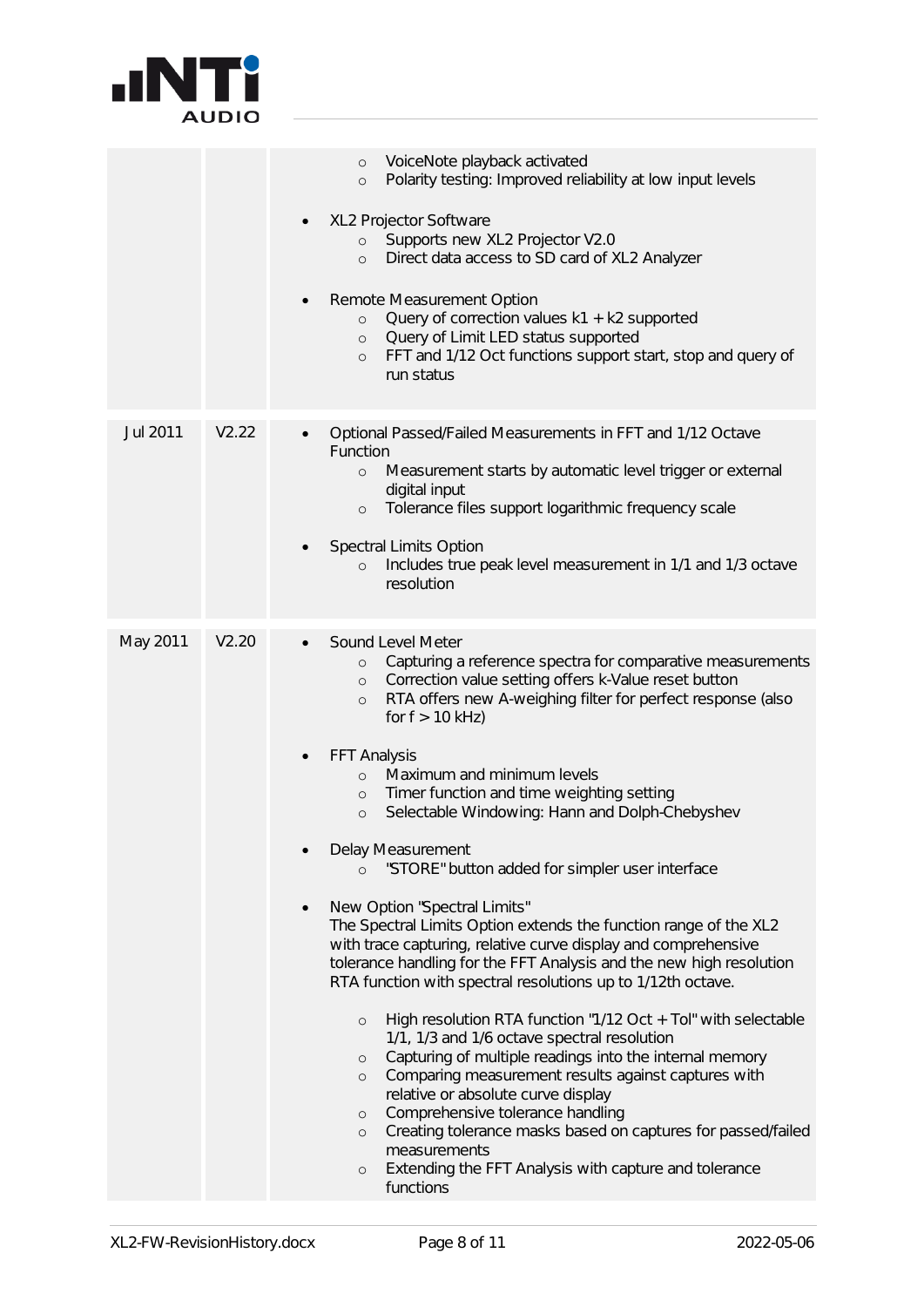

|          |       | Export and Import of Tolerance and Capture files<br>$\circ$<br>General<br>Main Menu offers long measurement function names<br>$\circ$<br>XL2 keeps all settings and measurement results when<br>$\circ$<br>switching between measurement functions and after power<br>off/on cycles.<br>Microphone Pre-Amplifier MA220 recognized by Automated<br>$\circ$<br>Sensor Detection (ASD)<br>Report and log files include project folder and file name data<br>$\circ$<br>Real Time Clock accuracy improved<br>$\circ$                                                                                                                                                                                                                                                                                                                                                                                                                                                                                                                                                                                                                                                                                                                                                                                                                                                                                                                                                                                                                                                                                                                                                                                             |
|----------|-------|--------------------------------------------------------------------------------------------------------------------------------------------------------------------------------------------------------------------------------------------------------------------------------------------------------------------------------------------------------------------------------------------------------------------------------------------------------------------------------------------------------------------------------------------------------------------------------------------------------------------------------------------------------------------------------------------------------------------------------------------------------------------------------------------------------------------------------------------------------------------------------------------------------------------------------------------------------------------------------------------------------------------------------------------------------------------------------------------------------------------------------------------------------------------------------------------------------------------------------------------------------------------------------------------------------------------------------------------------------------------------------------------------------------------------------------------------------------------------------------------------------------------------------------------------------------------------------------------------------------------------------------------------------------------------------------------------------------|
| Nov 2010 | V2.10 | XL2 Projector<br>$\bullet$<br>The XL2 Projector software displays the XL2 screen in real-<br>$\circ$<br>time on the connected PC (including color coding for sound<br>levels that exceed tolerances)<br>Sound Level Meter<br>$\bullet$<br>Supports unlimited long-term noise monitoring.<br>$\circ$<br>Supports new accessory "Digital I/O Adapter" for control of<br>$\circ$<br>external peripherals, such as displaying sound levels that<br>exceed tolerances on a big external red-orange-green lamp.<br>Wav-file recording "Compressed+AGC" with automated gain<br>$\circ$<br>control added for well-leveled wav-file playback on the<br>computer.<br>Real Time Analyzer RTA offers LCPeak ("True Peak")<br>$\circ$<br>measurement with optional Extended Acoustic Pack.<br>Optional Remote Measurement available<br>$\bullet$<br>The Remote Measurement option queries XL2 measurement<br>$\circ$<br>data online, via the USB interface, for individual measurement<br>application programming by customer.<br>Reverberation Time RT60<br>$\bullet$<br>The RUN page displays an extended dynamic range up to 140<br>$\circ$<br>dB.<br><b>Polarity Measurement</b><br>$\bullet$<br>Simplified input signal selection.<br>$\circ$<br>Input level RMS displayed in dBu, dBV and V.<br>$\circ$<br>Real Time Clock<br>Actual Time displayed in upper menu bar on all pages. It<br>$\circ$<br>replaces the balance graph, which remains available for the<br>RMS/THD function and Polarity.<br>Profiles<br>$\bullet$<br>SLV2007 & DIN15905-5: I/O Box settings order equals the<br>$\circ$<br>Limit LED settings.<br>SLV2007+Audio & DIN15905-5 + Audio: Wav format changed<br>$\circ$<br>to COMPRESSED+AGC. |
|          |       | Memory<br>Improved file storage system operation reduces error<br>$\circ$                                                                                                                                                                                                                                                                                                                                                                                                                                                                                                                                                                                                                                                                                                                                                                                                                                                                                                                                                                                                                                                                                                                                                                                                                                                                                                                                                                                                                                                                                                                                                                                                                                    |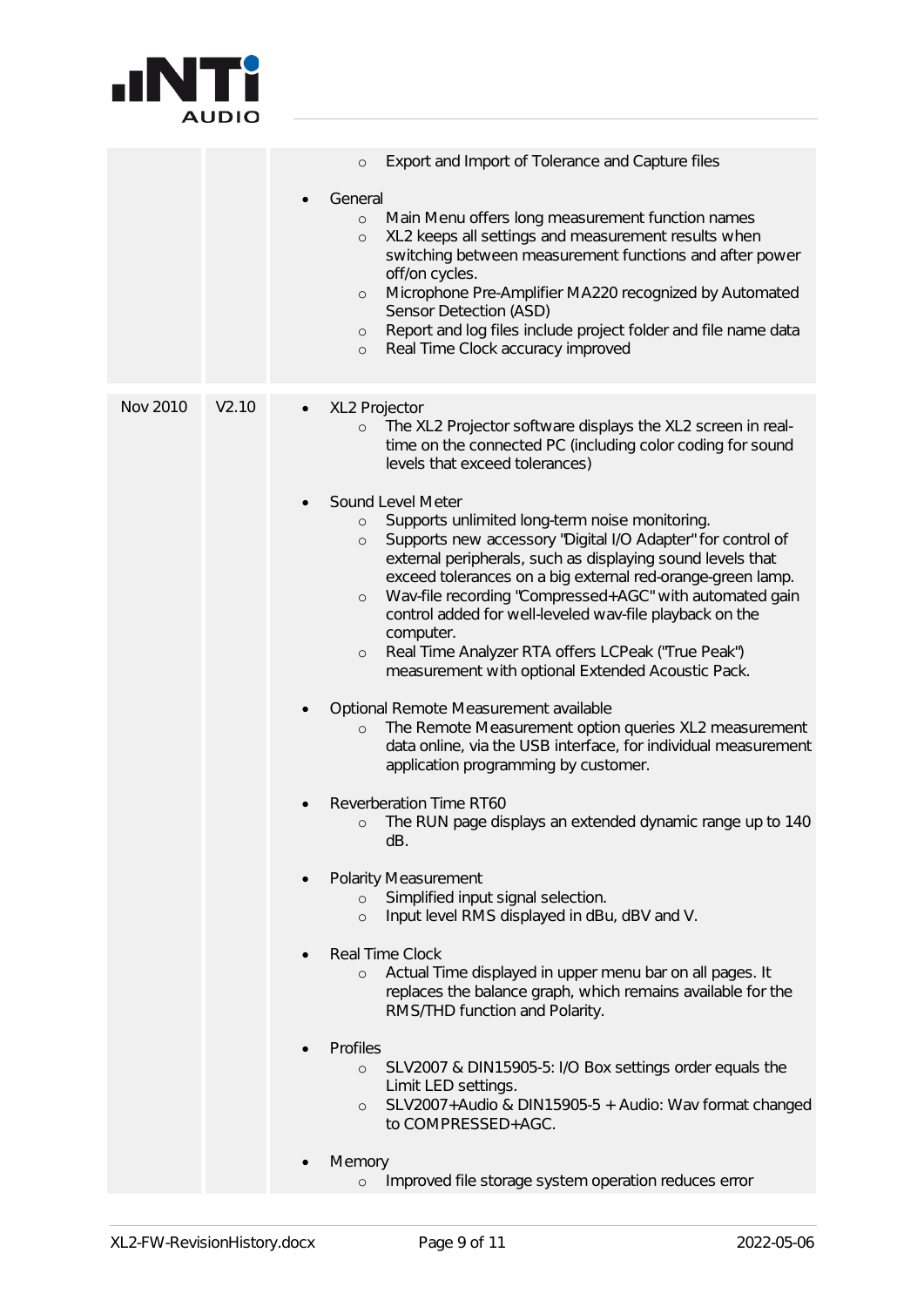

|                 |       | messages.                                                                                                                                                                                                                                                                                                                                                                                                                                                                                                                                                                                                                                                                                                                                                                                                                                                                                                                                                                                                                                                                                                                                                                                                                                                                                                                                                                                                                                                        |
|-----------------|-------|------------------------------------------------------------------------------------------------------------------------------------------------------------------------------------------------------------------------------------------------------------------------------------------------------------------------------------------------------------------------------------------------------------------------------------------------------------------------------------------------------------------------------------------------------------------------------------------------------------------------------------------------------------------------------------------------------------------------------------------------------------------------------------------------------------------------------------------------------------------------------------------------------------------------------------------------------------------------------------------------------------------------------------------------------------------------------------------------------------------------------------------------------------------------------------------------------------------------------------------------------------------------------------------------------------------------------------------------------------------------------------------------------------------------------------------------------------------|
| Jul 2010        | V2.03 | Improved memory menu operation for reliable user filename handling<br>$\bullet$<br>Improved profile import/export between XL2s with different options<br>installed<br>Minor bug fixes<br>$\bullet$                                                                                                                                                                                                                                                                                                                                                                                                                                                                                                                                                                                                                                                                                                                                                                                                                                                                                                                                                                                                                                                                                                                                                                                                                                                               |
| <b>Jul 2010</b> | V2.01 | Memory menu offers simplified user interface for automated or<br>$\bullet$<br>manual naming and saving of measurement data<br>Simplified append mode user interface for collecting one or more<br>$\bullet$<br>measurement results in one data file<br>Storing of measurement setup templates<br>$\bullet$                                                                                                                                                                                                                                                                                                                                                                                                                                                                                                                                                                                                                                                                                                                                                                                                                                                                                                                                                                                                                                                                                                                                                       |
| Jun 2010        | V2.00 | New memory features<br>User filenames<br>$\circ$<br>Data stored in individual project folders<br>$\circ$<br>New file format for logging & reporting<br>$\circ$<br>Recall of previously stored measurements in the functions<br>$\circ$<br>SLMeter, FFT, RT60 and STI-PA<br>Append mode added<br>Stores the results of one or more measurements in the same data file<br>for the functions SLMeter and STI-PA, thus simplifying data analysis<br>and handling on the PC.<br>Customizable user profiles added<br>$\bullet$<br>The measurement screens may be personalized and only a limited<br>subset of the comprehensive functionalities enabled for simplified<br>operator interfaces. The XL2 supports generation, exporting and<br>importing of profiles.<br><b>SLMeter</b><br>"LEQ Pre" parameter added<br>$\circ$<br>RTA includes inverse X-curve for cinema installations;<br>$\circ$<br>conforms to ISO 2969.<br>Wav files size limited to 1h (518MB) simplifies file handling;<br>$\circ$<br>multiple files are generated for longer durations<br>Support of "Digital I/O Adapter Box" with individual limit<br>$\circ$<br>setting (available with optional Extended Acoustic Pack)<br>Reverberation Time RT60<br>1/3rd octave resolution for RT60 added (available with<br>$\Omega$<br><b>Extended Acoustic Pack)</b><br><b>RMS/THDN</b><br>IEC468-4 filter added (22.4Hz - 22.4 kHz)<br>$\circ$<br>dBSPL unit added<br>$\circ$<br>New speaker control |
| Mar 2010        | V1.13 | Improved recording of 48 kHz /24 Bit wave files with the Extended                                                                                                                                                                                                                                                                                                                                                                                                                                                                                                                                                                                                                                                                                                                                                                                                                                                                                                                                                                                                                                                                                                                                                                                                                                                                                                                                                                                                |